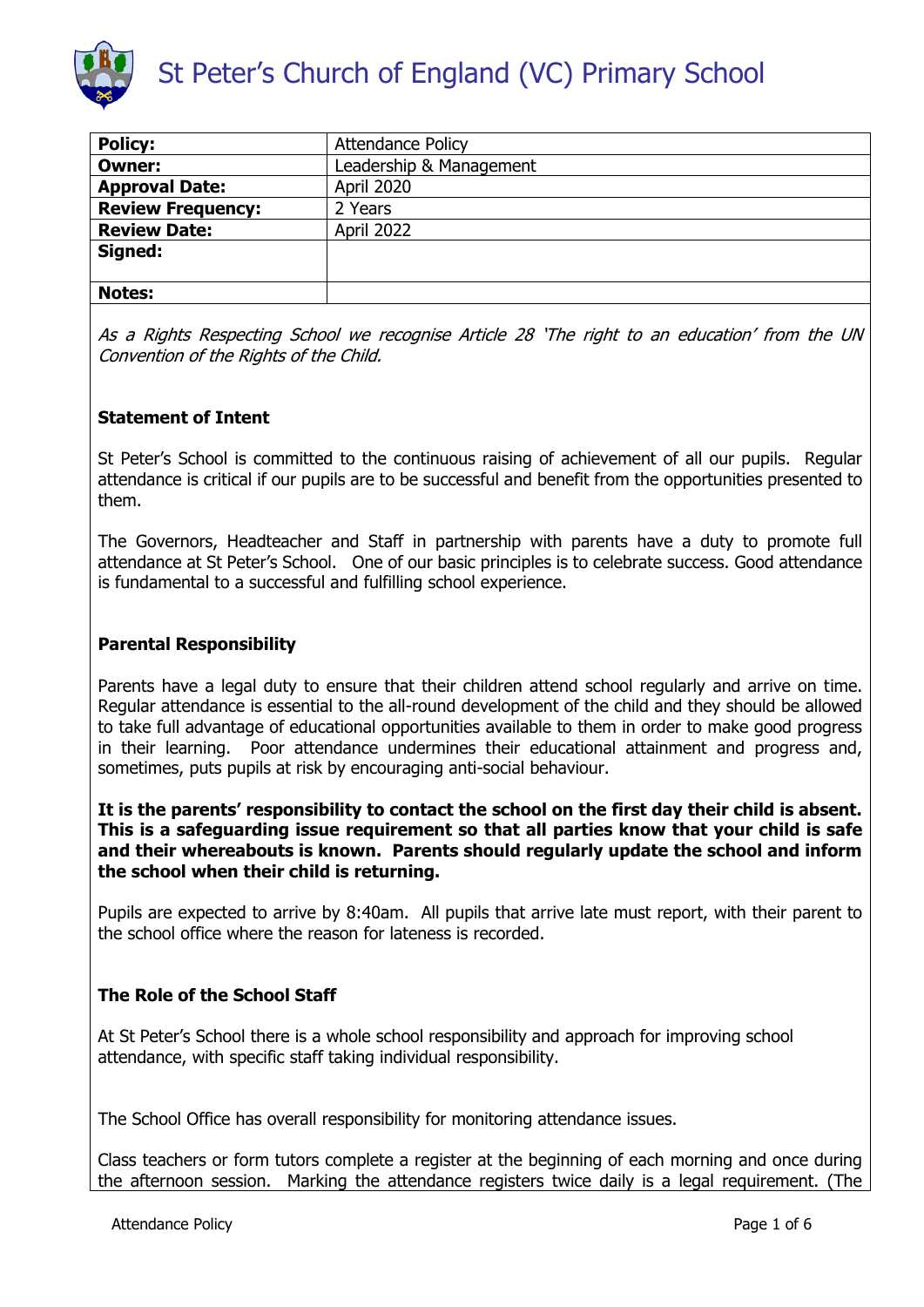

Education (Pupil Registration) (England) Regulations 2006). Teachers mark pupils present, absent or late. The class teacher or form tutor notifies «Name» of children whose attendance is causing concern.

It is the responsibility of School Office Staff (Attendance Officer) to ensure:

- Attendance and lateness records are up to date
- If no reason for absence has been provided, parents are contacted on the first day of absence by phone call.
- Where there has been no communication, letters are sent to parents requesting reasons for absence.
- The appropriate attendance code is entered into the register (see National Attendance Codes)
- Parents are informed termly of the child's attendance figure

## **Timeline of the Staged Approach for Managing Poor Attendance**

- Percentage of attendance is affected greatly by the period the children have been at school.
- If a child misses two days in the first two weeks of the new academic year, they will be at 80% attendance.
- Hence, there will be a staged approach to dealing with low attendance.
- The first whole school, formal checks on attendance will be completed at the end of term 1.
- The process will be repeated at the end of each half term.
- However, if a child's attendance is causing concern from the very start of the school year, the issue will be investigated immediately and not left to the formal review at the end of term 1.
- For each review, the school's Attendance Officer will use SIMs to supply the Headteacher with a list of all pupils whose attendance is below 95% and below 90%.
- For those pupils whose attendance is between 90-95%, a standard letter will be sent.
- For those whose attendance is below 90%, a personalised letter will be sent and if circumstances require, parents will be requested to attend a meeting with the Headteacher to discuss the issue.
- When required, the school will make a referral to the KCC Inclusion and Attendance Service using the Digital Front Door. If it is not clear a referral to the Service is appropriate, the school will consult with the Local Authority School Liaison Officer for advice.
- For the cases that require intensive family support, the school may make an Early Help Notification.

# **Children Missing Education**

No child should be removed from the school roll without consultation between the Headteacher and the Inclusion and Attendance Service when appropriate. Please see the circumstances below:-

Where a child is missing from education, Local Authority guidance will be followed, by completing a Child Missing Education referral for the following circumstances:-

- If the whereabouts of the child is unknown and the school has failed to locate him/her.
- The family has notified the school that they are leaving the area but no Common Transfer Form (pupil file) has been requested by another school.

**Lateness**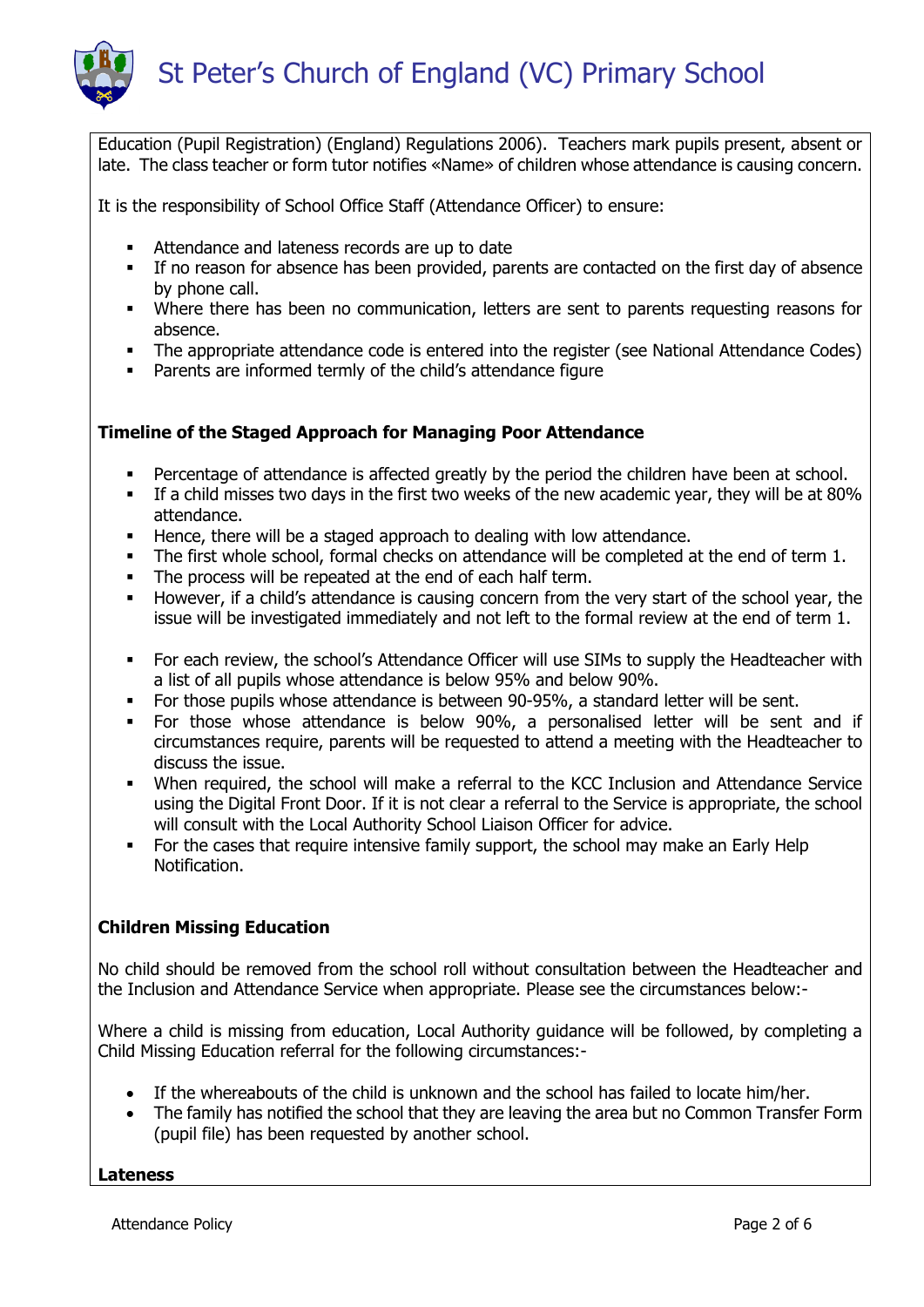

At St Peter's the register is taken at 08:40 am and 13:00pm. Pupils arriving after these times must enter school by the main entrance and report to Reception where their name and the reason for lateness will be recorded. The pupil will be marked as late before registration has closed (Code 'L').

The register will close at 0900 am and 13:10 pm. Pupils arriving after the register has closed will be marked as late after registration (Code 'U') and this will count as an unauthorised absence.

Frequent lateness after the register has closed (U) will be discussed with parents and could provide grounds for prosecution or a Penalty Notice.

## **Penalty Notice Proceedings for Lateness**

## **Penalty Notices are issued in accordance with Kent County Council's Education Penalty Notices Code of Conduct effective from January 2016, as revised in April 2017, when:**

- 10 incidents of late arrival after the registers have closed during any possible 100 school sessions leads to a Penalty Notice Warning Letter.
- The Penalty Notice Warning Letter sets out 15 school days during which no unauthorised absence is to be recorded
- If unauthorised absence is recorded during the 15 day period, a Penalty Notice(s) will be issued (one per parent per child)
- Where a Penalty Notice is not paid within 28 days of issue the Local Authority will instigate court proceedings

#### **Authorising Absence**

Only the Headteacher can authorise absence using a consistent approach. The Headteacher is not obliged to accept a parent's explanation. A letter or telephone message from a parent does not in itself authorise an absence. If absences are not authorised, parents will be notified.

If no explanation is received, absences will not be authorised.

Absence (for example leave for holidays) during term time can only be approved in "exceptional circumstances". The following reasons are examples of absence that will not be authorised:

- Persistent nonspecific illness e.g. poorly/unwell
- Absence of siblings if one child is ill
- **•** Oversleeping
- **Inadequate clothing/uniform**
- Confusion over school dates
- Medical/dental appointments of more than half a day without very good reasons
- Child's/family birthday
- Shopping trip
- Family Holidays (with some rare exceptions)

Persistent unauthorised absence (10% or more of the school year) may result in an AS1 referral to the Local Authority School Liaison Officer for consideration of prosecution. The school will follow procedures prior to referral and parents will be notified in writing.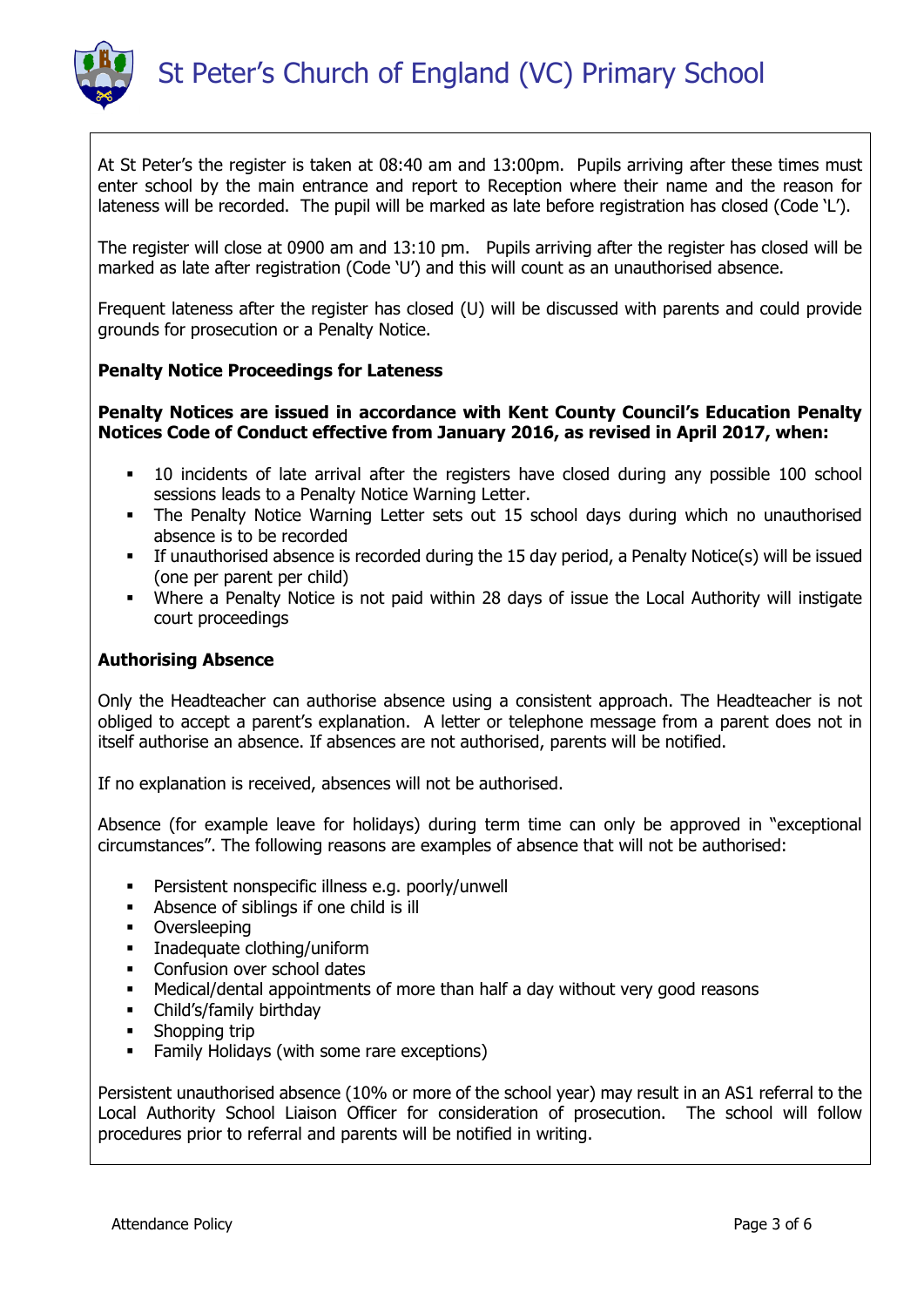

When a referral is made, the child's Registration Certificate, copies of all letters sent to parents and minutes of any meetings **need to** be attached to the completed AS1 referral form with any other relevant information.

## **Local Authority Action may include**:-

- Attendance Improvement Meeting
- Home visits
- Liaison with other agencies
- Fast Track to Prosecution

## **Penalty Notices Proceedings for Poor Attendance**

## **Penalty Notices are issued in accordance with Kent County Council's Education Penalty Notices Code of Conduct effective from January 2016 and revised in April 2017.**

- A Penalty Notice can only be issued in cases of absence for 10 or more half day sessions (5 school days) without authorisation during any 100 possible school sessions or period of 50 days of schooling – these do not need to be consecutive.
- A Penalty Notice can also be issued where an excluded child is found in a public place during school hours.
- After the appropriate request for a Penalty Notice is received, the KCC Inclusion and Attendance Service will issue a warning letter setting out 15 school days during which no unauthorised absence is to be recorded
- If unauthorised absence is recorded during the 15 day period a Penalty Notice will be issued (one per parent per child)

# **Exceptional circumstances could include**:

- Service personnel returning from a tour of duty abroad where it is evidenced the parent will not be in receipt of any leave in the near future that coincides with school holidays.
- Where an absence from school is recommended by a health professional as part of a parent's or child's rehabilitation from a medical or emotional issue.
- The death or terminal illness of a person close to the family.
- To attend a wedding or funeral of a person close to the family.
- Any strong personal reasons why a family might need to take a child away from school for a short break.

Any examples provided are illustrative rather than exhaustive. It is acceptable to take a pupil's previous record of attendance into account when the school is making decisions. The fundamental principles for defining 'exceptional' are rare, significant, unavoidable and short. And by 'unavoidable' it implies that an event could not reasonably be scheduled at another time. It is important to note that Headteachers can agree the absence of a child in exceptional circumstances and this discretion can be used also to determine the length of the authorised absence.

Where Penalty Notices are imposed, the regulations state that the penalty will be £120 to be paid within 28 days, reduced to £60 if paid within 21 days. Penalty Notices are issued to each parent of each child. Failure to pay the penalty in full by the end of the 28 day period will result in prosecution by the Local Authority.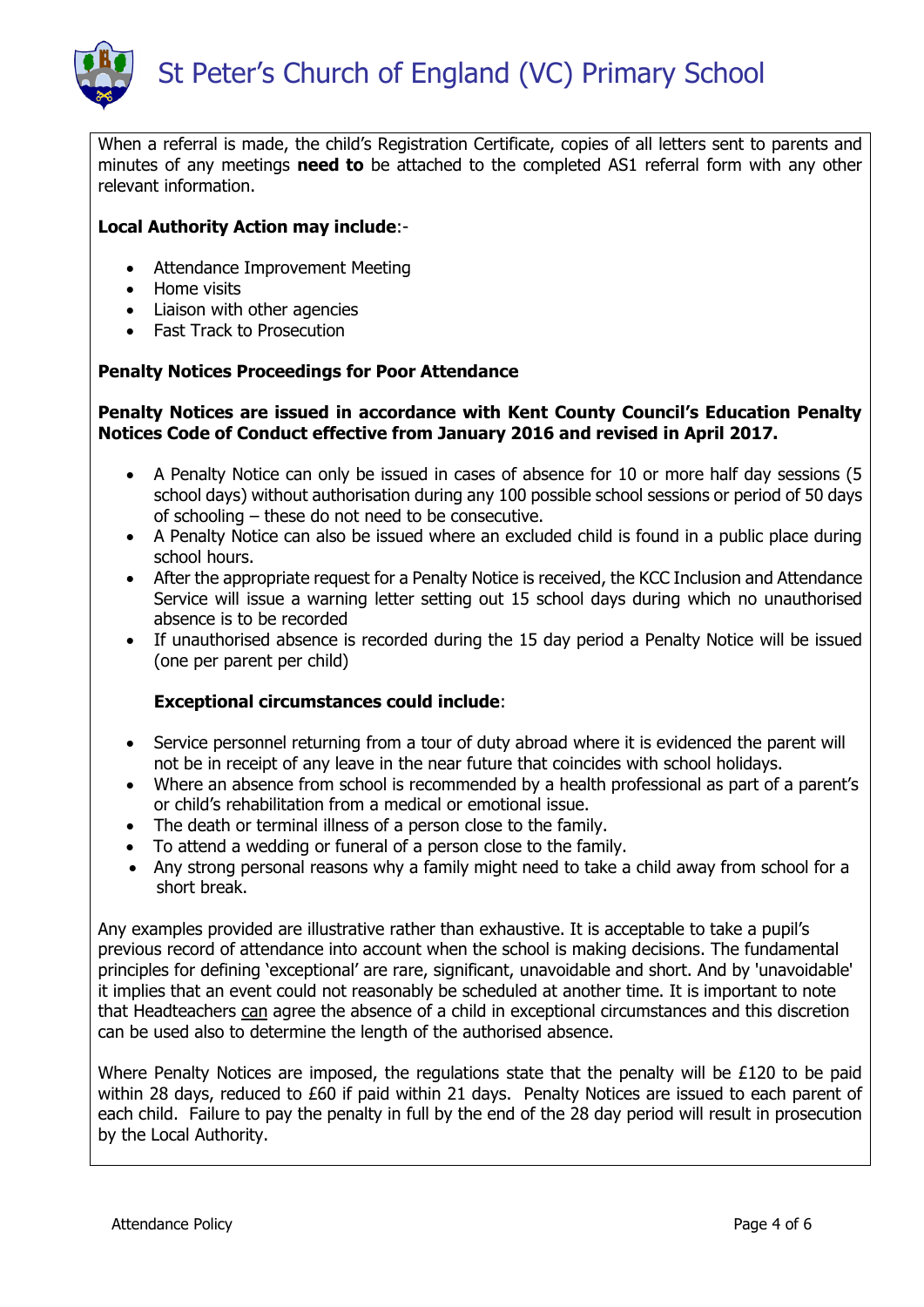

Section 444 of the Education Act 1996 says that parents are **guilty** of an offence of failing to secure regular attendance at school unless they can prove that the child was absent:

- with leave (the school has given permission)
- due to sickness or any unavoidable cause (the sickness or unavoidable cause must relate to the child, not the parent)
- religious observance
- failure by the Local Authority to provide transport

In law, these are the only acceptable reasons for a child being absent from school.

The Headteacher may authorise absence in "exceptional circumstances" but this must be requested in advance and agreement to each request is at the discretion of the Headteacher, acting on behalf of the Governing Body (Education (Pupil Registration) (England) Regulations 2006). Each case will be judged on its merits and the Headteacher's decision is final. Once the decision not to authorise leave is taken, it cannot be authorised retrospectively.

If the absence is not authorised and the holiday is taken anyway, the case may be referred to the Inclusion and Attendance Service who may issue a Penalty Notice to each parent for each child taken out of school.

Failure to pay the penalty in full by the end of the 28 day period will result in prosecution by the Local Authority.